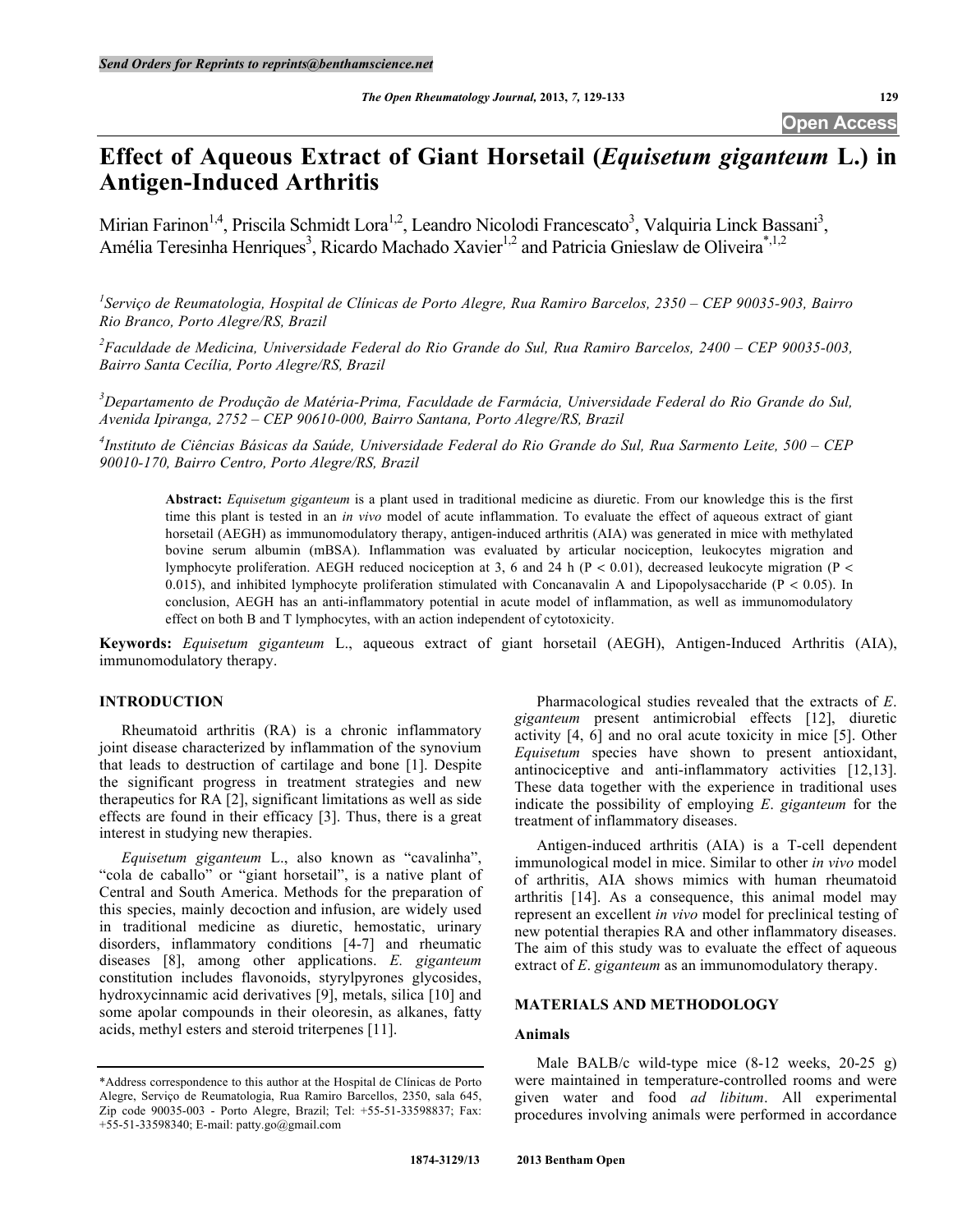with the National Institutes of Health Guide for Care and Use of Animals and with the approval of our institutional ethics committee under number 120004.

#### **Preparation of Aqueous Extract**

The *E. giganteum* stems collected in May of 2011, in Santo Antônio da Patrulha, Rio Grande do Sul, Brazil (S 29° 52.374', W 50° 25.265', 12 m) were air-dried and grounded in a hammer mill. The plant authenticity was evaluated and the voucher specimen (number 88339) was deposited in the Herbarium at the Fundação Zoobotânica do Rio Grande do Sul (Porto Alegre, RS, Brazil). A decoction (plant: solvent ratio of 1:11.7, 95°C for 15 min) was prepared and filtered after cooled. The decoct was spray-dried using a Niro Production Minor atomizer (GEA, Copenhagen, Denmark).

The AEGH was prepared under decoction based on the traditional use of the plant and the good yield of the extraction process. Aqueous extractive solution obtained was then spray-dried. The resulting dried extract (AEGH) was used for the pharmacological tests. The chemical profile of the AEGH was not assessed in this study. However, the chemical and physicochemical profile of the plant has been previously established by our group [9], where we can verify high content of silica and minerals, as well as the presence of caffeic acid derivatives, flavonoids and styrylpyrones.

#### **Induction of AIA**

AIA was induced according to *Grespan et al.* (2008) [16]. Fourteen BALB/c mice were sensitized by subcutaneous (s.c.) injected with 500 µg of mBSA (Sigma Aldrich, St. Louis/EUA) dissolved in 0.2 ml of an emulsion containing 0.1 ml of 0.9% saline and 0.1 ml of complete Freund's adjuvant (Sigma Aldrich, St. Louis/USA) administered on day 0. Booster injections were administered for almost 2 weeks (7-14 days) using incomplete Freund's adjuvant (Sigma Aldrich, St. Louis/USA). Treatment started at day 19 and mice received AEGH (600 mg/kg) or vehicle  $(0.9\%$  saline) orally in 100 µl, twice a day. On day 21, arthritis was induced in pre-immunized animals by intraarticular (i.a.) injection with 30 µg of mBSA dissolved in 10 µl of saline into the left tibiofemoral joint. As a negative control 10 µl of saline without mBSA was injected into the right tibiofemoral joint (contralateral joint) of vehicle group, consisting in the saline group.

#### **Evaluation of Articular Nociception**

Articular nociception was evaluated on 0, 1, 3, 6 and 24 h after i.a. injection of mBSA according to *Oliveira et al.* (2011) [17]. Mice were placed in a quiet room in acrylic cages with a wire-grid floor for 15-30 minutes before testing for environmental adaptation. An electronic pressure meter was used, consisting of a hand-held force transducer fitted with a polypropylene tip (Insight Instruments, Ribeirão Preto, São Paulo/BR). An increasing perpendicular force was applied to the central area of the plantar surface of the hind paw to induce flexion of the tibiofemoral joint, followed by paw withdrawal. The electronic pressure meter automatically recorded the intensity of the force applied when the paw was withdrawn, with results expressed as the flexion-elicited withdrawal threshold in grams (g).

#### **Evaluation of** *In Vivo* **Total Leucocytes Migration**

After death, articular cavities of mice were washed twice with 5 µl phosphate buffered saline (0.15 M NaCL, 6.5 mM phosphate and 1 mM EDTA) in a final volume of 100 µl to evaluate leukocyte migration at 24 h after i.a. injection of mBSA. The total number of leukocytes was determined in a Neubauer chamber under optical microscopy.

#### **Cell Viability Assay**

Cell viability was determined by MTT [3-(4,5 dimethylthiazol-2-yl)-2,5-diphenyl-2H tetrazolium bromide] assay [18]. Lymphocytes from non-sensitized BALB/c lymph nodes were removed aseptically and cultured in triplicate (5 X  $10^5$  cells/well - 96-well plate) for 48 h at 37 $^{\circ}$ C in  $5\%$  CO<sub>2</sub> in RPMI medium, treated or not with AEGH (20, 40 and 80 µg/ml). Twenty microliters of MTT (0.5 mg/ml) was added in each well and after 4 h of incubation the supernatants were removed and 100 µl of DMSO (Sigma Aldrich, St. Louis/EUA) was added to dissolve the MTT formazan crystals. After shaking the plate, the absorbance of each well was read at 570 nm.

#### **Lymphocyte Proliferation Assay**

Lymphocyte proliferation assay was performed using MTT assay [18]. Lymph nodes of non-sensitized BALB/c were removed aseptically. Lymphocytes were extracted, plated and cultured in triplicate  $(5 \times 10^5 \text{ cells/well in a 96-}$ well plate) for 48 h at  $37^{\circ}$ C in 5% CO<sub>2</sub> with RPMI medium stimulated with concanavalin A (ConA) (5 µg/ml) or lipopolysaccharide (LPS) (10 µg/ml) and treated or not with AEGH (80 µg/ml). Twenty microliters of MTT (0.5 mg/ml) was added in each well and after 4 h of incubation the supernatants were removed and 100 µl of DMSO (Sigma Aldrich, St. Louis/EUA) was added to dissolve the MTT formazan crystals. After shaking the plate, the absorbance of each well was read at 570 nm.

#### **Statistical Analysis**

Data are presented as mean  $\pm$  SEM. Groups were compared by the analysis of variance with Tukey's adjustment for multiple comparisons or by Student's t-test using GraphPad Prism 5.0. Statistical differences were considered to be significant when  $P < 0.05$ .

### **RESULTS**

#### **Treatment with AEGH Reduced Inflammatory Parameters of Acute AIA**

In AIA model, mBSA injection into tibiofemoral joint of immunized mice induces inflammation which causes significant increased nociception and leukocyte migration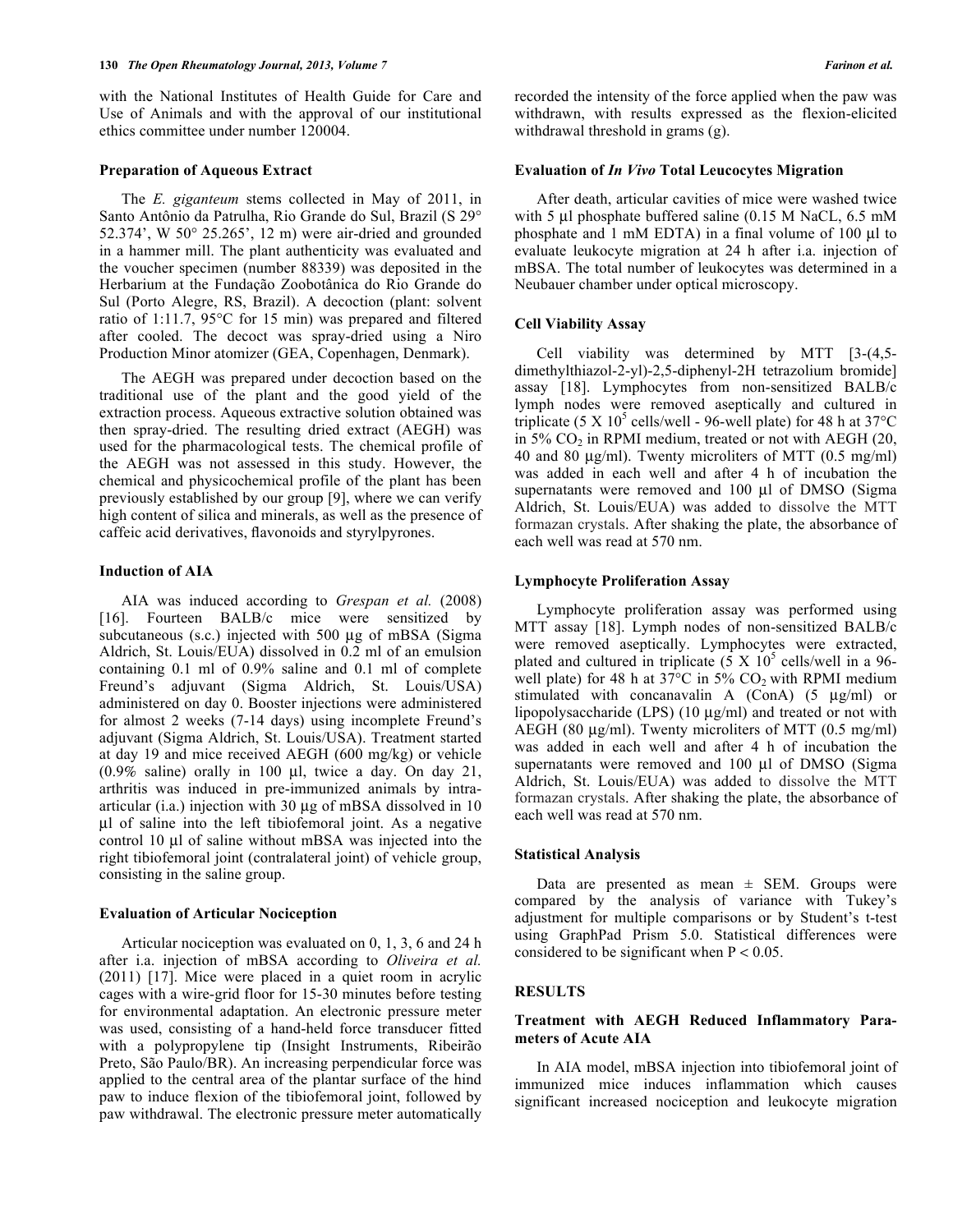into the articular cavity, as compared to the negative control contralateral joint in the same mice [17].

Nociception (Fig. **1A**) was first noted 1 h after the antigenic challenge and became more intense in 3 h and 6 h, then remaining relatively stable till 24 h. Treatment with AEGH significantly reduced nociception on 3, 6 and 24 h (P  $< 0.01$ ).



**Fig. (1).** *In vivo* experiments. (**A**) Nociception, evaluated at 0, 1, 3, 6 and 24 hours after i.a. injection. Each bars represents mean  $\pm$ SEM (n= 7). \*P < 0.05 on time 1, \*\*P < 0.01 on times 3, 6 and 24 h versus vehicle treatment, by two-way analysis of variance (ANOVA) followed by the Tukey's post hoc test. (**B**). Leucocyte migration into the articular cavity of the knee joint, assessed 48 hours after treatment with vehicle or AEGH [600 mg/kg orally, twice a day]. Injection of saline alone was used as negative control. Each bar represents mean  $\pm$  SEM (n= 7). \*P = 0.015 versus vehicle treatment, by Student's unpaired t-test.

Leukocyte infiltration triggered by i.a. injection plays an essential role in this experimental model and contributes to the articular damage [16], being an important marker of local inflammatory activity. Treatment with AEGH significantly reduced leukocyte recruitment (43.13%) to the site of inflammation (16.42  $\pm$  6.54 x 10<sup>4</sup> leukocytes/cavity) as compared with vehicle  $(38.07 \pm 4.24 \times 10^4 \text{ leukocytes/cavity})$ (P < 0.015) (Fig. **1B**).

#### **AEGH Inhibited** *In Vitro* **Lymphoproliferation**

Lymphocytes proliferation was induced with ConA, which present nonspecific action, stimulating both T and B lymphocytes, and with LPS, that acts primarily on B lymphocytes, *via* B Cell Receptor and Toll-like 4 Receptor. AEGH inhibited lymphoproliferation induced by both mitogens in 23.56% and 31.77%, respectively ( $P < 0.05$ ) (Fig. **2B**, **C**).

Inaddition, AEGH showed no cytotoxicity on lymphocytes (Fig. **2A**) at the treatment doses, maintaining cells viability similar to the unexposed control cells.



**Fig. (2).** *In vitro* assay. (**A**) Effect of AEGH on lymphocyte cell viability. Lymphocytes were incubated with AEGH at indicated concentrations for 48 h. Each bar represents mean ± SEM. Treatment with AEGH did not affect cell viability. (**B**) Effect of AEGH on lymphocyte proliferation induced by ConA [5 µg/ml] and treated with or without AEGH [80 µg/ml] for 48 h. Each bar represents mean  $\pm$  SEM (n=6). Cells incubated only with RPMI medium were used as unstimulated controls. \*P < 0.05 versus ConA stimulated but non-treated cells, by Student's unpaired t-test. (**C**). Effect of AEGH on lymphocyte proliferation induced by LPS. Lymphocytes were incubated with LPS [10 µg/ml] and treated with or without AEGH [80  $\mu$ g/ml] for 48 h. Each bars represents mean  $\pm$ SEM (n=6). Cells incubated only with RPMI medium was used as unstimulated control. \*P < 0.05 versus LPS stimulated but nontreated cells, by Student's unpaired t-test.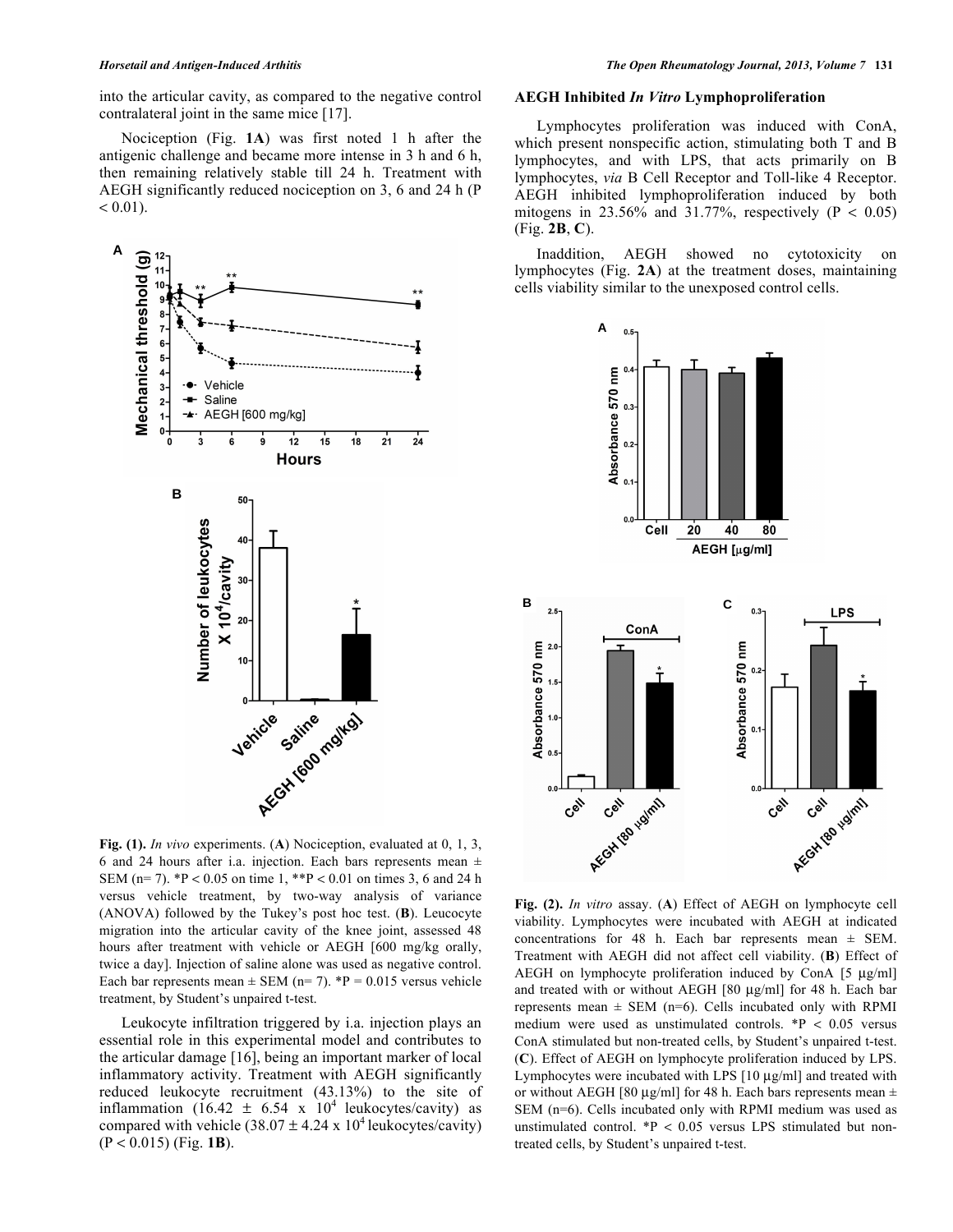#### **DISCUSSION**

In order to evaluate the effect of AEGH on inflammation we chose an arthritis immunomediated T cell-dependent model. This model produces an acute inflammation and similar pathological aspects of RA [15]. In this model, the i.a. injection of mBSA induces accentuated migration of leucocytes after 6 h, with a highest influx on 24 h [16]. Additionally, the inflammatory process with cell influx and circulation of proinflammatory cytokines such as interleukin (IL)-6, IL-1β, IL-2 and interferon γ generate accentuated nociception.

In our study, treatment with AEGH markedly reduced nociception induced by AIA. This finding corroborates with the study of *Do Monte et. al*. (2004) [14], where treatments with hydroalcoholic extract of *E. arvense* reduced nociception in mouse experimental models of abdominal constriction and formalin-injected paw. Also, leukocytes migration locally was reduced with treatment. This finding confirms again the study of *Do Monte et al. (2004)* [14], where treatment with hydroalcoholic extract of *E. arvense*  reduced mice paw edema caused by injection of carrageenan.

Regarding the pharmacological activity, previous studies have shown that *Equisetum* species presents antioxidant, antinociceptive and anti-inflammatory activities [12, 14], however this is the first study to evaluate the antiinflammatory effect of this specie (*E. giganteum*) on a model of arthritis and on lymphocytes *in vitro*. Our results agree with the previously reported anti-inflammatory and antinociceptive effects of flavonoids [19], the major secondary metabolites present in *E. giganteum* [9]. One of the important mechanisms of flavonoids in these processes can be an inhibition of eicosanoid generating enzymes including phospholipase A2, cyclooxygenases, and lipoxygenases, thereby reducing the concentrations of prostanoids and leukotrienes [20]. For other compounds, such as styrylpyrones and hydroxycinnamic acid derivatives, antioxidant [21, 22] and NF-κB inhibitory activity [23, 24] have been reported.

In conclusion, our study shows that AEGH has an interesting anti-inflammatory potential in an acute model of inflammation, as well as immunomodulatory effect on both B and T lymphocytes, with an action independent of cytotoxicity. Further studies are needed to better explore the immuno-inflammatory pathways affected by AEGH, as well as its potential clinical use.

#### **CONFLICT OF INTEREST**

The authors declare that this article content has no conflict of interest.

#### **ACKNOWLEDGEMENTS**

This research was supported by the Coordenação de Aperfeiçoamento de Pessoal de Nível Superior (CAPES) and Fundo de Incentivo a Pesquisa do Hospital de Clínicas de Porto Alegre (FIPE-HCPA).

#### **REFERENCES**

- [1] Scott DL, Wolfe F, Huizinga TW. Rheumatoid arthritis. Lancet 2010; 376: 1094-108.
- [2] Smolen JS, Steiner G. Therapeutic strategies for rheumatoid arthritis. Nat Rev Drug Discov 2003; 2: 473-88.
- [3] Doran MF, Crowson CS, Pond GR, O'Fallon WM, Gabriel SE. Predictors of infection in rheumatoid arthritis. Arthritis Rheum 2002; 46: 2294-300.
- [4] Leal DP, Isla MI, Vattuone MA, Sampietro AR. A hysteretic invertase from Equisetum giganteum L. Phytochemistry 1999; 52: 1009-16.
- [5] Cáceres A, Girón LM, Martínez AM. Diuretic activity of plants used for the treatment of urinary ailments in Guatemala. J Ethnopharmacol 1987; 19: 233-45.
- [6] Pérez Gutiérrez RM, Laguna GY, Walkowski A. Diuretic activity of Mexican equisetum. J Ethnopharmacol 1985; 14: 269-72.
- [7] Gorzalczany S, Rojo A, Rondina RVD, Debenedetti SL, Acevedo MCD. Estudio de toxicidade aguda por *via* oral de plantas medicinais argentinas. Acta Farm Bonaerense 1999; 18: 221-4.
- [8] Vendruscolo GS, Simões CMO, Mentz L. Etnobotanica do Rio Grande do Sul: Análise comparativa entre o conhecimento original e atual sobre plantas medicinais nativas. Pesquisa botânica, São Leopoldo: Instituto Anchietano de Pesquisas 2005; 56: 585-320.
- [9] Francescato LN, Debenedetti SL, Schwanz TG, Bassani VL, Henriques AT. Identification of phenolic compounds in Equisetum giganteum by LC-ESI-MS/MS and a new approach to total flavonoid quantification. Talanta 2013; 105: 192-203.
- [10] Ovalles J, Fuller J, Spinetti M. Metals, silica and ahs content of Equisetum bogotense H.B.K. and Equisetum giganteum L.(Horsetail). Rev Fac de Farm 1996; 32: 2-4.
- [11] Michielin EMZ, Bresciani LFV, Danielski L, Yunes RA, Ferreira SRS. Composition profile f horsetail (Equisetum giganteum L.) oleoresin: comparing SFE and organic solvents extraction. J Supercrit Fluids 2005; 33: 131-8.
- [12] Kloucek P, Polesny Z, Svobodova B, Vlkova E, Kokoska L. Antibacterial screening of some Peruvian medicinal plants used in Callería District. J Ethnopharmacol 2005; 99: 309-12.
- [13] Stajner D, Popović BM, Canadanović-Brunet J, Anackov G. Exploring Equisetum arvense L., Equisetum ramosissimum L. and Equisetum telmateia L. as sources of natural antioxidants. Phytother Res 2009; 23: 546-50.
- [14] Do Monte FH, dos Santos JG, Russi M, Lanziotti VM, Leal LK, Cunha GM. Antinociceptive and anti-inflammatory properties of the hydroalcoholic extract of stems from Equisetum arvense L. in mice. Pharmacol Res 2004; 49: 239-43.
- [15] Ferraccioli G, Bracci-Laudiero L, Alivernini S, Gremese E, Tolusso B, De Benedetti F. Interleukin-1β and interleukin-6 in arthritis animal models: roles in the early phase of transition from acute to chronic inflammation and relevance for human rheumatoid arthritis. Mol Med 2010; 16:552-7.
- [16] Grespan R, Fukada SY, Lemos HP, *et al*. CXCR2-specific chemokines mediate leukotriene B4-dependent recruitment of neutrophils to inflamed joints in mice with antigen-induced arthritis. Arthritis Rheum 2008; 58: 2030-40.
- [17] Oliveira PG, Grespan R, Pinto LG, Meurer L, Brenol JC, Roesler R, *et al*. Protective effect of RC-3095, an antagonist of the gastrinreleasing peptide receptor, in experimental arthritis. Arthritis Rheum 2011; 63: 2956-65.
- [18] Mosmann T. Rapid colorimetric assay for cellular growth and survival: application to proliferation and cytotoxicity assays. J Immunol Methods 1983; 65: 55-63.
- [19] De Melo GO, Malvar DoC, Vanderlinde FA, Rocha FF, Pires PA, Costa EA, *et al*. Antinociceptive and anti-inflammatory kaempferol glycosides from Sedum dendroideum. J Ethnopharmacol 2009; 124: 228-32.
- [20] Kim HP, Son KH, Chang HW, Kang SS. Anti-inflammatory plant flavonoids and cellular action mechanisms. J Pharmacol Sci 2004; 96: 229-45.
- [21] Jung JY, Lee IK, Seok SJ, Lee HJ, Kim YH, Yun BS. Antioxidant polyphenols from the mycelial culture of the medicinal fungi Inonotus xeranticus and Phellinus linteus. J Appl Microbiol 2008; 104: 1824-32.